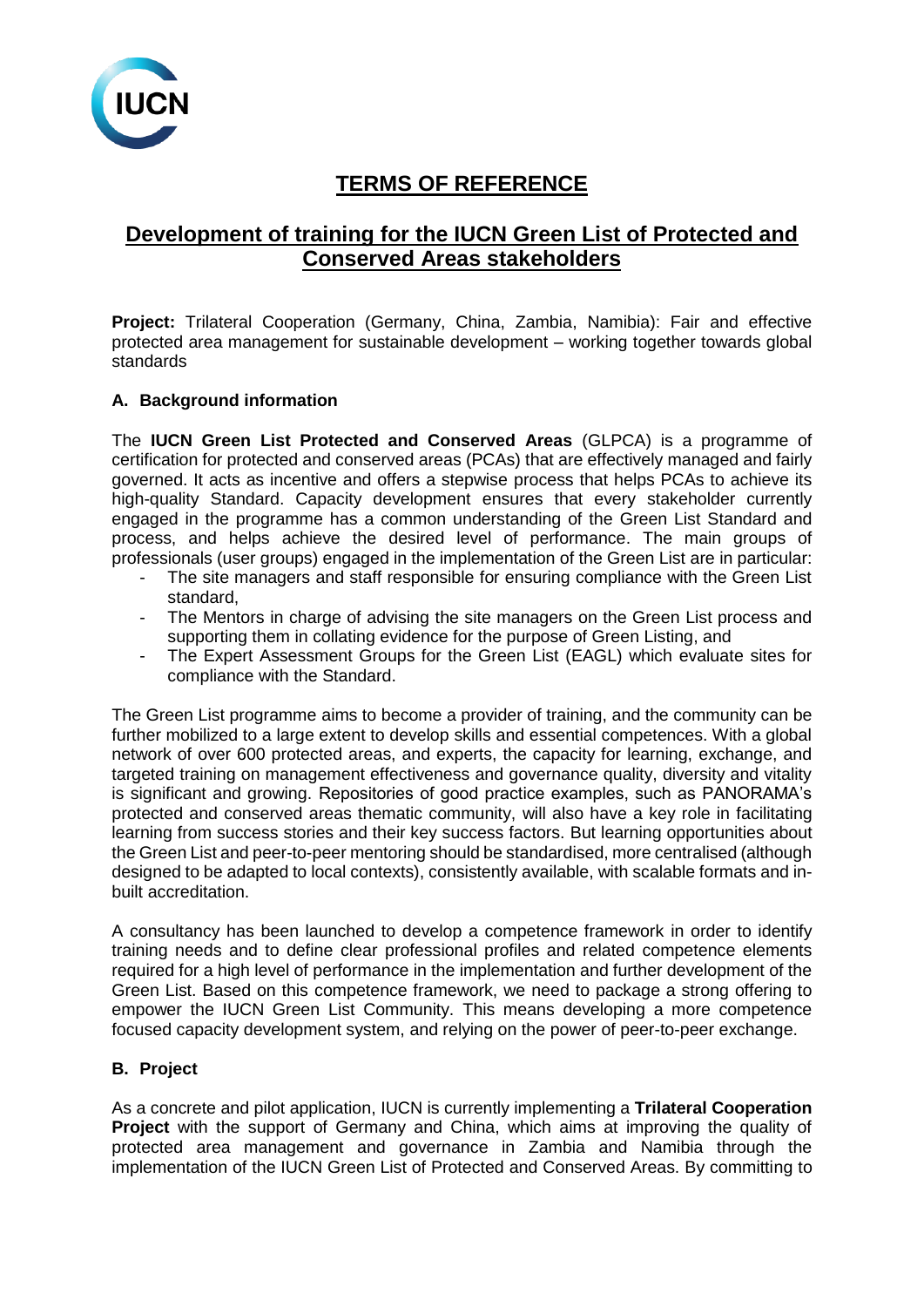

the Green List process, enrolled sites become part of a network and benefit from technical support on how to improve their performance and impacts. The project also aims to foster experience sharing and learning with Chinese experts and practitioners.

IUCN's intervention in the Trilateral Cooperation project has the following objectives:

- − Recompile existing training resources in repository and develop new material;
- − Develop an online training platform and training materials for Green List communities of China and Africa;
- − Facilitated peer-to-peer exchanges and training session, including knowledge exchange with China partner and lessons learned from other countries.

In this context, a short-term consultancy to develop capacity development materials, improved guidance and tools for the implementation of the IUCN Green List is offered. During the execution of the mission, the appointed consultant will work under the supervision of IUCN, and in coordination with another consultant in charge of developing a competence framework system for the Green List stakeholders. Coordination will also be established with the PANORAMA Solutions project manager and with existing Green List training providers. IUCN will provide expertise on all aspects related to the Green List Standard.

## **C. Objectives**

The main objective of the consultancy is to implement a signature Competence Development Programme to support effective protected and conserved areas through the Green List Standard and process. This competence development, with accreditation and a full suite of resources and peer-to-peer learning networks, should reflect the ambition to position the Green List as a learning community and to impact globally on the way protected and conserved areas are managed. This will build on IUCN work on governance equity and management effectiveness, but also contributions from participating countries and experts, considering both scientific and traditional knowledge.

## **D. Geographical Focus**

The Green List is a global standard and that this work should have global application. However, particular attention will be paid to ensuring that the training courses are relevant to Eastern and Southern Africa generally and particularly to Zambia and Namibia.

#### **E. Activities**

Based on the above objectives, we require the following deliverables:

- **1. Create a library of Green List compliant learning products and opportunities readily accessible to candidate sites (15%)**
	- − Identify and compile existing relevant training materials in various Green List **jurisdictions**
	- − Create and maintain an up to date specific repository of libraries and resources accessible for the trainers and the trainees to accompany the Green List implementation and training (a mixture of various formats: selected documents, guidelines, performance assessment tools, online training, tutorial, toolkits, case studies, MOOC programme – e.g. link to [mooc-conservation.org](https://mooc-conservation.org/) from the Green List website, develop a Green List MOOC starting with good governance and technology as lead topics, collection of training videos in different languages)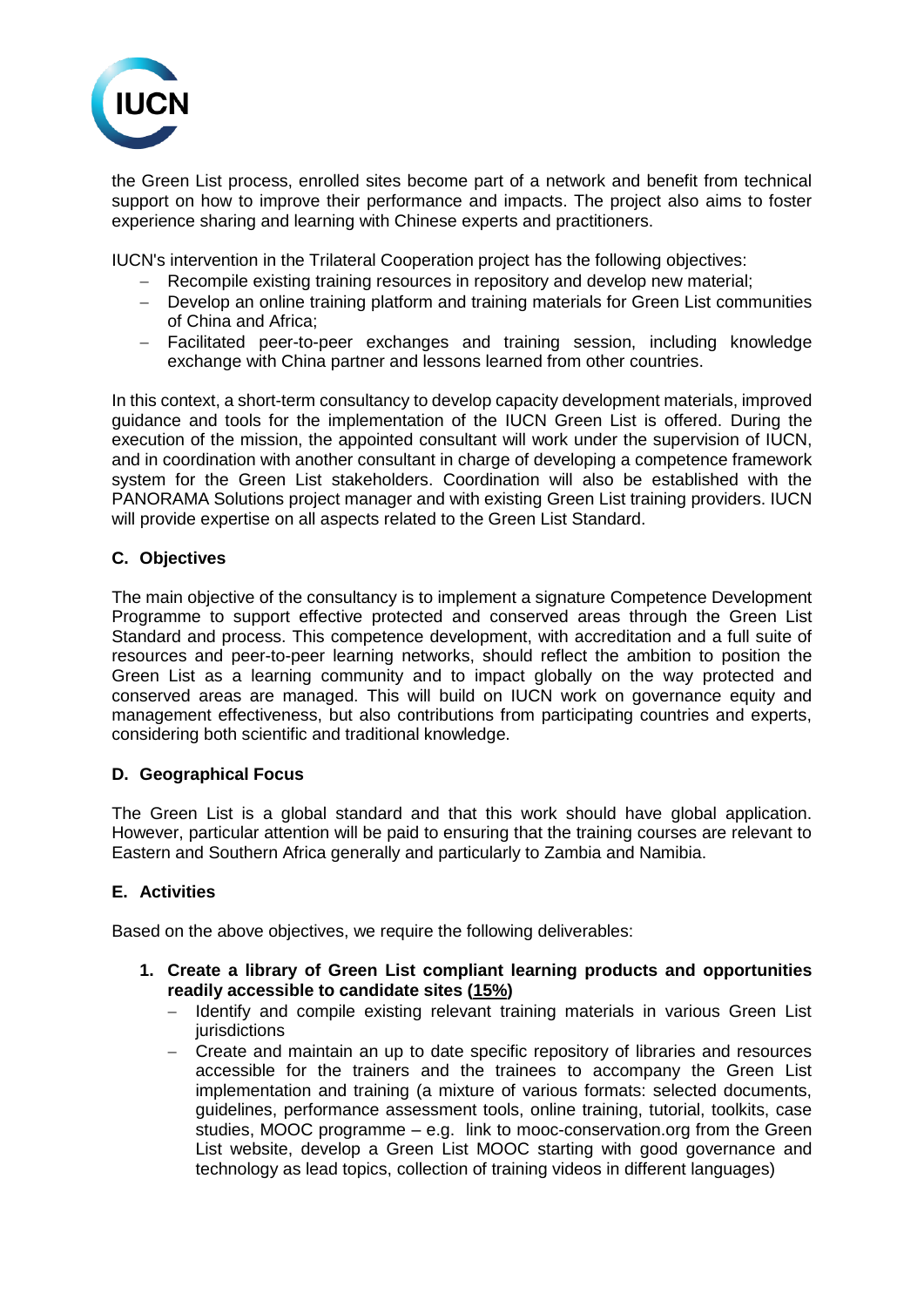

## **2. Develop training on Green List standard and process (40%)**

- Build an induction course "Foundations of the Green List" for relevant PCA staff of all PCAs registering, that can be also available to on-board any new EAGL member or implementing partner
- − Build a Professional Certificate course on the Green List process for Mentors
- − Build a Professional Certificate course on the Green List process for EAGL members
- − Build a capacity-development curriculum for Green List candidate PCAs (to be Green List compliant)
- − Develop Green List Awareness, engagement and general learning materials, customisable for local contexts, for i) all PCAs registering; ii) local groups and Indigenous and local communities, and iii) key international and national institutions
- − Develop brief notes on themes linked to the Green List indicators and means of verification (i.e. climate change, gender, rights and equity, one health).

#### **3. Develop and test a peer-to-peer exchanges and training system (15%)**

- − Define a cross-learning and mentoring mechanism between Green List sites
- − Identify Green List sites to become 'learning sites' for other PCAs and work to achieve Green List Standard
- − As a pilot, facilitate peer-to-peer exchanges and training session, including knowledge exchange and lessons learned among Eastern and Western African countries involved in the Green List, and with Chinese sites.

## **4. Create solution-based approaches to support the Green Listing process (20%)**

In support to the PANORAMA project manager:

#### 4.1. **Facilitate the provision of solutions**

- − Conduct a gap analysis of PANORAMA solutions against the Green List criteria and indicators:
	- o Provide an overview of existing solutions for each indicator and criterion of the Green List;
	- o Identify key areas not covered and make recommendations to ensure optimal provision of PANORAMA Solutions for the Green List
- − Conduct a survey/focus group with site managers on their improvement needs to provide solutions on the PANORAMA platform
- Based on the survey/focus group outcomes, make recommendations to improve the user experience from a Green List perspective and develop a guide to help site managers provide solutions.

#### 4.2. **Facilitate the identification of solutions for the Green List process**

- − Assess the relevance of the PANORAMA platform's search filters to the Green List criteria and indicators and make recommendations for improvement to help Green List users find relevant solutions;
- − Develop a short guidance to facilitate the identification of solutions relevant to the Green List Standard within the PANORAMA database;
- − In at least one pilot site in Zambia or Namibia, test the approach of matching existing solutions with identified needs to achieve a criterion (case studies of individual solutions and/or results of meta-synthesis of several solutions).